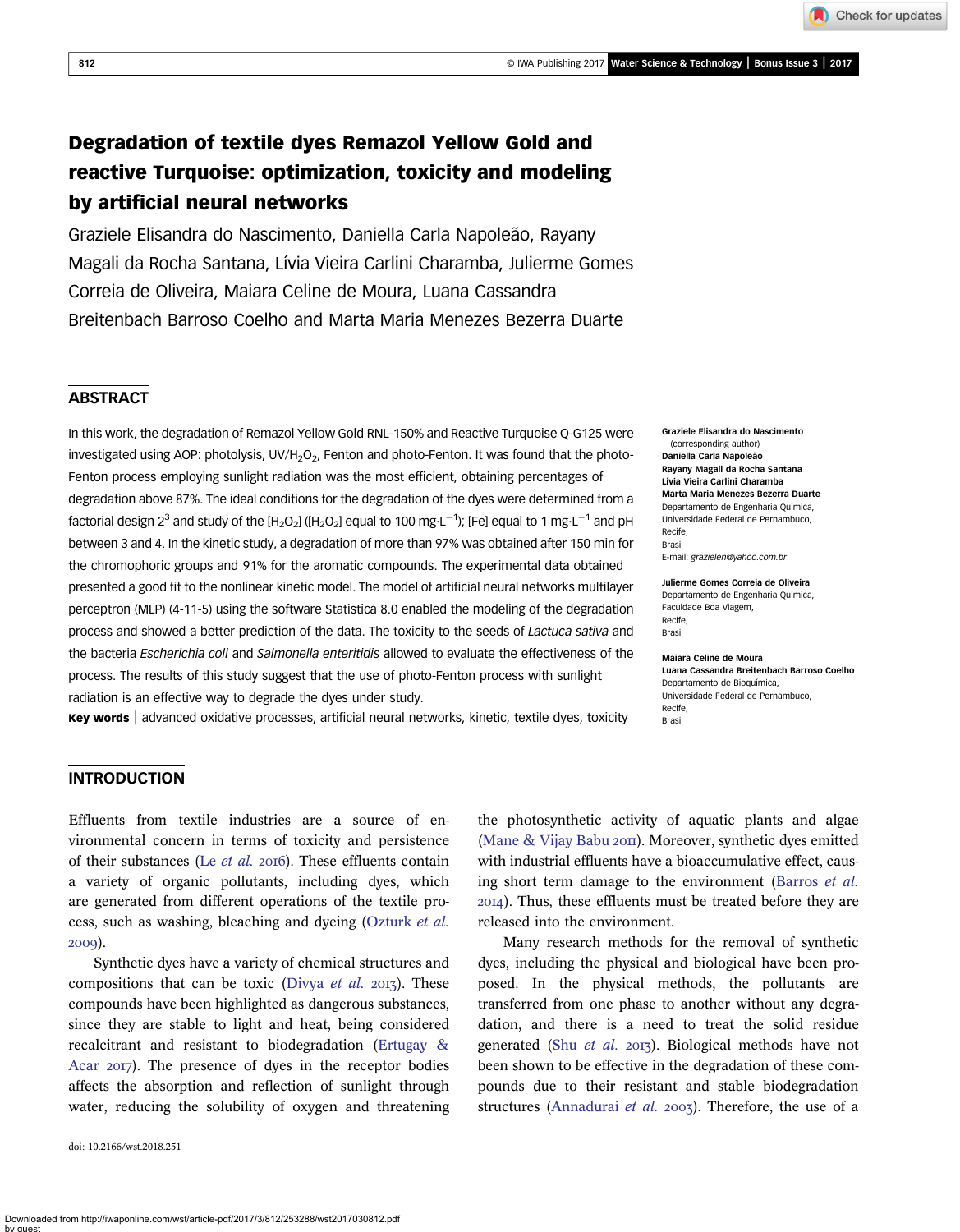more efficient process is necessary for the degradation of these pollutants.

In this context, advanced oxidative processes (AOP) have been emerging as effective and consolidated technologies for the treatment of effluents for the removal of non-treatable organic pollutants by means of conventional techniques ([Fahimirad](#page-10-0) et al. 2017).

[Lima](#page-11-0) *et al.* (2016) evaluated the application of the process  $(UV/H<sub>2</sub>O<sub>2</sub>)$  in the degradation of commercial blue Azo dye 5G using UV-H<sub>2</sub>O<sub>2</sub> with a discoloration of 91.8% after 30 min of treatment. Sreeja & Sosamony  $(2016)$  used the photo-Fenton process to investigate the treatment of synthetic textile wastewater, achieving 82% of color removal. Ertugay & Acar  $(2017)$  investigated the degradation of Direct Blue 71 by Fenton process and obtained 94% dye removal after 20 min of reaction.

In order to evaluate the efficiency of these treatments, it is also important to perform toxicity tests, since the toxicity of the textile effluents is associated with the dyes and their degradation products [\(Punzi](#page-11-0) et al.  $2015$ ). It is also essential to verify the adjustment of experimental data to mathematical modeling using both kinetic models and empirical models, such as artificial neural networks (ANNs).

[Eskandarloo](#page-10-0) *et al.* (2016) predicted the degradation efficiency of Fuchsin Acid (AF) and Malachite Green (MG) dyes using ANN for the hybrid process  $UV/Fe^{2+}/H_2O_2/$  $TiO<sub>2</sub>-SiO<sub>2</sub>$ . [Speck](#page-11-0) *et al.* (2016) compared the predictive capacity of the response surface methodology (RSM) and ANN in the modeling of photo-Fenton degradation of Rhodamine B dye (Rh-B). Thus, more detailed studies on AOP are needed since many variables and responses are involved in these processes.

The present work was developed with the purpose of evaluating the AOP in the degradation of the azo textile dyes Remazol Yellow Gold 150% and Turquoise Reactive QG 125. For this, studies were carried out on the variables involved in the process, as well as the suitability of existing kinetics models and proposition of a mathematical modeling using ANN.

# **METHODOLOGY**

#### Dyes

Remazol yellow gold RNL-150% (RYG) (CI name: Reactive Orange 107; CAS number: 90597-79-8/12220-08-5) and Turquoise reactive Q-G125 (TR) (CI name: Reactive Blue 21; CAS number: 12236-86-1/73049-92-0) dyes were supplied by DyStar and Texpal companies, respectively. The working matrix was prepared from an aqueous solution containing the textile dyes under study at the concentration of  $50 \text{ mg} \cdot \text{L}^{-1}$  of each dye.

## Reagents

All reagents used throughout this study were analytical grade and without further purification. Ferrous sulfate heptahydrate (FeSO<sub>4</sub>.7H<sub>2</sub>O, 99.9% purity, Vetec) was used as the source of iron and hydrogen peroxide  $(H_2O_2, 30\%$  v/v, Química Moderna) as an oxidizing agent. The pH of the solutions were adjusted using  $H_2SO_4$  1 mol $L^{-1}$  (97% purity, Merck). All solutions were prepared with deionized water.

#### Analytical method

A UV/visible spectrophotometer (Thermoscientific, Genesys 10S) operating in wavelength range between 190 and 1,100 nm was used to determine the characteristic wavelengths  $(\lambda)$  of each dye studied. The quantification of the compounds before and after the degradation process was performed based on the construction of analytical curves (for each selected  $\lambda$ ), with a linear concentration range of 2 to 100 mg $\cdot$ L<sup>-1</sup>, from stock solutions of each dye at the concentration of 100 mg $\cdot L^{-1}$ . Then, the limits of detection (LOD) and quantification (LOQ) and coefficient of variation  $(CV)$  were determined according to [Cgcre \(](#page-10-0)2016).

### Evaluation of degradation by different processes

In order to identify the type of AOP that has the highest degradation efficiency of the dyes under study, the following processes were tested: photolysis,  $UV/H<sub>2</sub>O<sub>2</sub>$ , Fenton and photo-Fenton. The degradation tests were carried out on benchtop photochemical reactors, the first one using light bulb (OSRAM) with a power of 300 W [\(Santana](#page-11-0) et al. ) and the second equipped with three UV-C lamps, arranged in parallel, with a power of 30 W [\(Zaidan](#page-11-0) et al. ), and also the solar radiation. For each case, the emission of photons was measured using a radiometer (Empórionet).

The tests to evaluate the different processes were carried out under the following conditions: iron concentration  $([Fe] = 5 \text{ mg} \cdot \text{L}^{-1})$ ; concentration of hydrogen peroxide  $([H_2O_2] = 50 \text{ mg} \cdot \text{L}^{-1})$ , pH between 5 and 6 (natural solution) and an exposure time of 1 h. For the experiments, beakers with 100 mL capacity were used, to which 50 mL of the mixture containing the two dyes were added.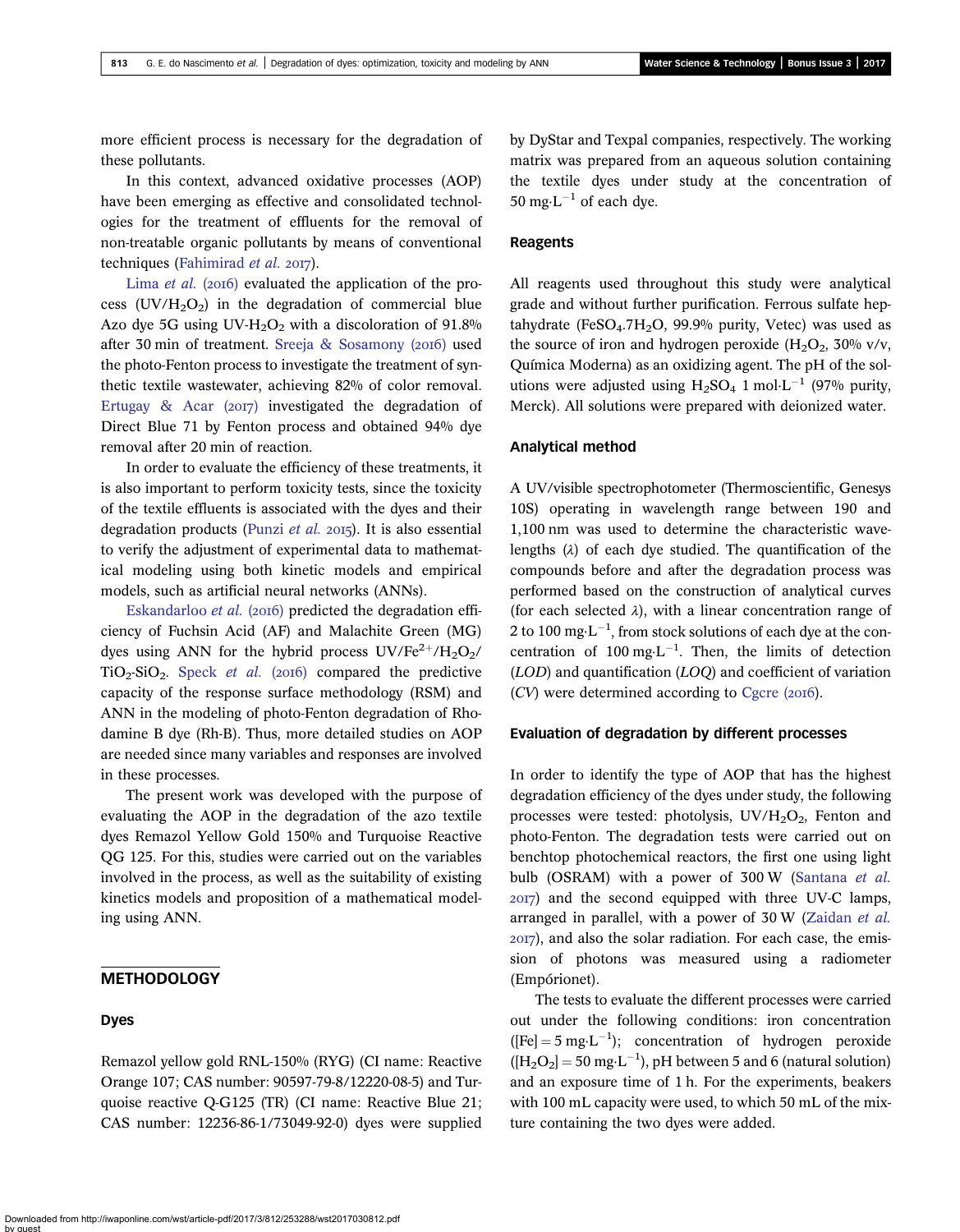## Factorial design

Selecting the most efficient AOP in the degradation of the dyes from the previous study, a factorial design  $2<sup>3</sup>$  was carried out with central point, to evaluate the influences of the variables  $[H_2O_2]$  (100, 150 and 200 mg·L<sup>-1</sup>), [Fe] (1, 3 and  $5 \text{ mg} \cdot \text{L}^{-1}$ ) and pH (3–4, 4–5 and 5–6) on the process and to define the working conditions. The tests were performed in random order and the central point in triplicate, totaling 11 experiments.

The response used to determine the efficiency of the process was the percentage of degradation of the dyes. The calculations of the effects of the factors and the interactions between them with their respective standard errors were made according to [Barros Neto](#page-10-0) et al. (2007), using Statistica for Windows 8.0 software.

## Optimization of the hydrogen peroxide concentration

With the results of the factorial design, the optimization step of the variable  $[H_2O_2]$  was carried out. This step had the objective of reducing costs, based on the necessary use of the reagent without excess. The evaluation was carried out in the time of 1 h at the best level of [Fe] and pH found in the factorial design and by varying the  $[H_2O_2]$ : 50, 80, 100, 120, 140, 150, 180 and 200 mg $\cdot L^{-1}$ .

## Kinetic study and modeling

Optimized the working conditions, the kinetic study of the degradation of the dyes was carried out in the following times: 25; 35; 45; 55; 65; 75; 85; 100; 120 and 150 min. The assays were performed at a temperature of  $25 \pm 1$  °C, at a pressure of 1 atm, for 1 L of the dye solution, and 10 mL aliquots removed.

Then, the adjustment of the experimental data obtained to the kinetic model proposed by Chan & Chu  $(2003)$ , presented in Equation (1), was verified.

$$
C = C_0 \left( 1 - \frac{t}{\rho - \sigma t} \right) \tag{1}
$$

in which C is the concentration of the dye (mg $\text{L}^{-1}$ ) after a time of t (min) and  $C_0$  is the initial concentration of the dye (mg $\cdot$ L<sup>-1</sup>). The parameters  $\rho$  and  $\sigma$  represent the reaction kinetics (min) and the oxidative capacity of the system (dimensionless), respectively.

An estimation of the dye conversion (discoloration efficiency) was also performed based on Equation (2).

$$
X = 100\left(1 - \frac{C_f}{C_0}\right) \tag{2}
$$

in which X is the conversion  $(%)$ ,  $C_0$  and  $C_f$  are the initial and final concentrations of the solution  $(mg \cdot L^{-1})$ , respectively.

## Artificial neural network modeling

The neural network was implemented through Statistica 8.0 software in order to model the data obtained experimentally. Two different networks were tested: multilayer perceptron (MLP) and radial basis function (RBF). The activation functions employed were identity, logistics, hyperbolic and exponential, with a limited amount of neurons in the hidden layer between 3 and 15 and with a maximum of 1,000 interactions. Sampling was performed randomly by the software with percentages of train, test and validation of 70%, 15% and 15%, respectively. The input data for the neural network were: time (min), pH,  $[H_2O_2]$  (mg·L<sup>-1</sup>) and [Fe]  $(mg \cdot L^{-1})$ ; and the output data were: percentage of degradation at the  $\lambda$  of 239, 339, 411, 625 and 661 nm. At the end, Statistica 8.0 retained only the 10 best ANNs and the two best ones were chosen according to the linear regression coefficient  $(R<sup>2</sup>)$ .

#### Seeds toxicity

The toxicity tests were performed under the same conditions of the kinetic study, after submission of the dye solution to the radiation for 100 min. The toxicity evaluation consisted in the exposure of lettuce seeds (Lactuca sativa) to different concentrations of the solution containing the dyes. Concentrations of the solution were used without treatment and after treatment, the latter in the following percentages: 100, 70, 50, 10, 5 and 1%. Ten seeds were added together with 2 mL aliquots of each solution. All analyses were performed in triplicate.

In the sensitivity tests, the negative and positive controls were, respectively, water and 3% boric acid solution, in volumes equal to that of the mixture. The temperature range used in the toxicity tests was  $25 \pm 1$  °C, with the Petri dishes being kept in an environment with no light for a period of 120 h. After that period, the number of seeds that germinated in the positive and negative controls was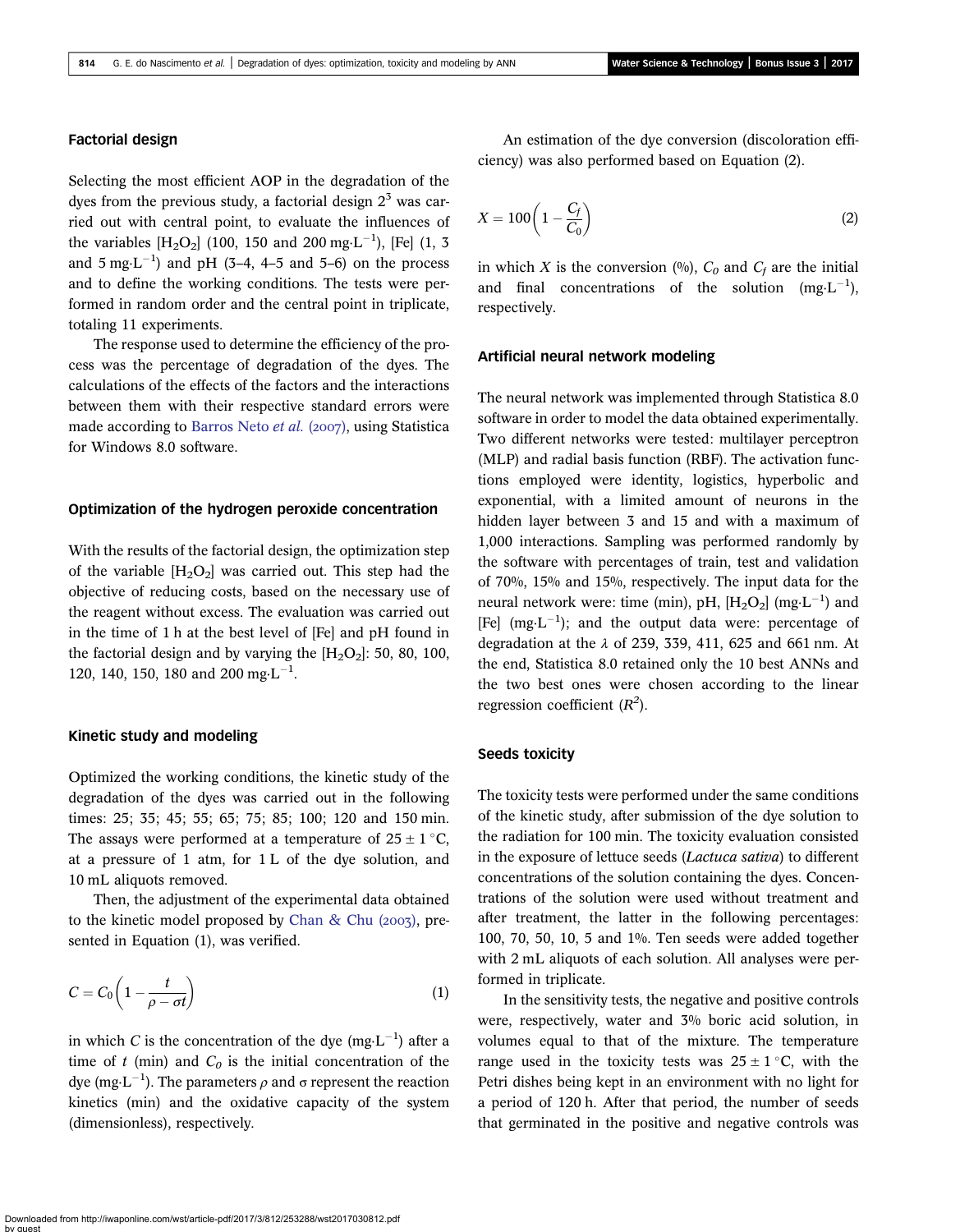<span id="page-3-0"></span>evaluated, and compared to the germinated quantity in the concentration of each plate. Afterwards, root growth was observed, whose radical size was measured with the aid of a pachymeter.

and (4), respectively [\(Young](#page-11-0)  $et$  al. 2012).

$$
RGR = \frac{RLS}{(RLC)}\tag{3}
$$

$$
GI = \frac{RGR(SGS)}{(SGC)}\tag{4}
$$

Thus, the relative growth index (RGR) and the germination index (GI) were calculated, as shown in Equations (3)



Figure 1 | Pareto charts for the  $\lambda$ : (a) 239 nm, (b) 339 nm, (c) 411 nm, (d) 625 nm and (e) 661 nm.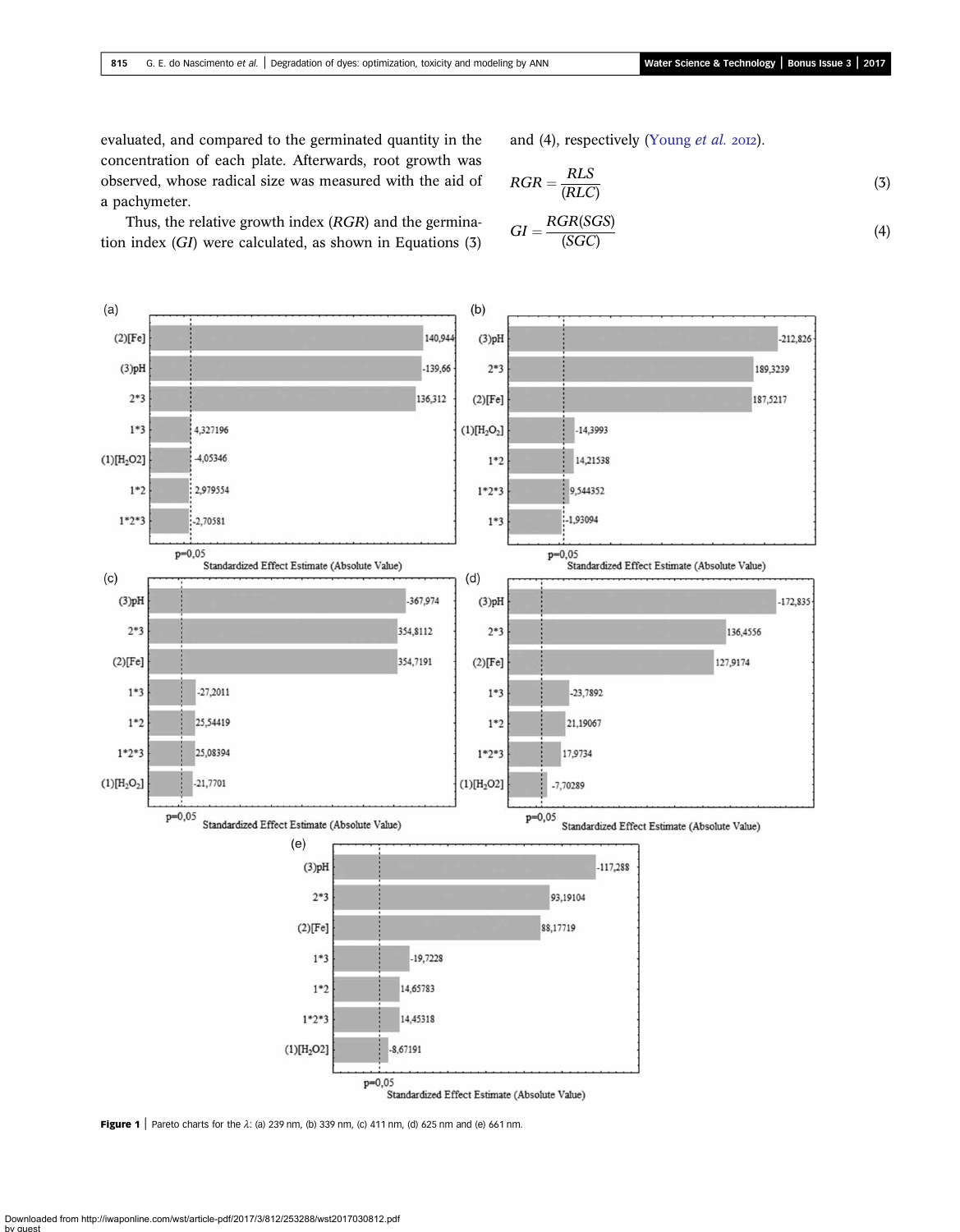<span id="page-4-0"></span>in which RLS is the total root length in the sample; RLC, the total root length in the negative control; SGS, the number of seeds germinated in the sample; and SGC the number of seeds germinated in the negative control.

For a better evaluation of the toxicity of the compounds under study, another study was carried out against two bacteria using the same conditions of the test with the seed.



Figure 2 | Cube graphs for the  $\lambda$ : (a) 239 nm, (b) 339 nm, (c) 411 nm, (d) 625 nm and (e) 661 nm.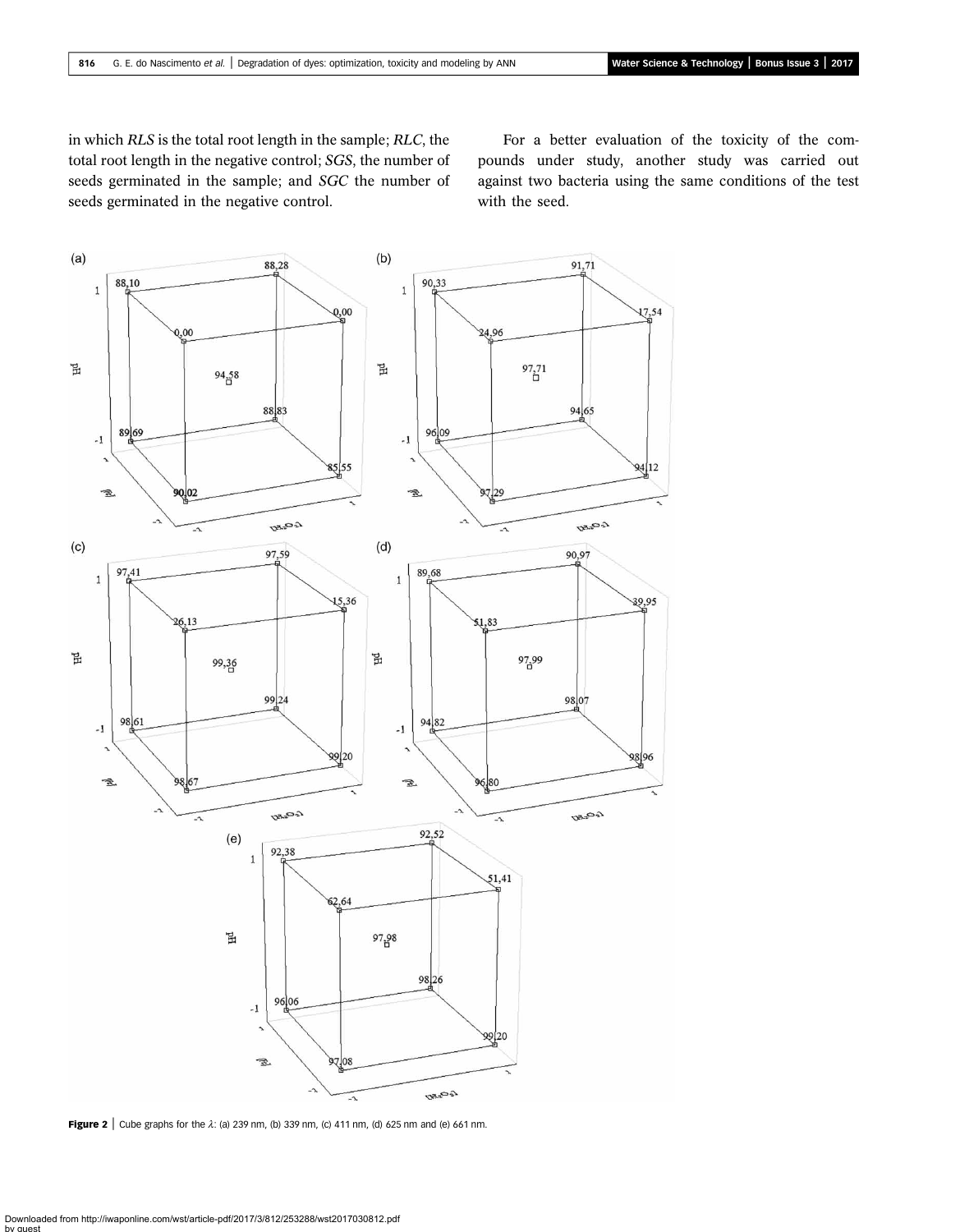## <span id="page-5-0"></span>Bacteriological toxicity

The microbiological toxicity test was performed with the untreated and post-treatment dye solutions (1%, 5%, 10%, 50%, 70% and 100%) before and after the dilution of 1:10  $(10^{-1})$  in sterile ultrapure water. Each sample  $(450 \,\mu L)$  was incubated for 24 h at 36  $\degree$ C with the suspension of *Escheri*chia coli UFPEDA 224 and Salmonella enteritidis UFPEDA 414/MM 6247 (50 µL;  $10^5$  UFC·mL<sup>-1</sup>em NaCl 0,15 mol $\cdot$ L<sup>-1</sup>) and Mueller Hinton broth medium (100  $\mu$ L). The negative control corresponded to bacterial cells treated with sterile ultrapure water. Before and after the incubation period, the contents of each treatment were transferred to 96-well microtiter plates for reading at 600 nm  $(DO_{600})$ to determine the growth percentage that was compared to the negative control. In addition, aliquots of the treatments were seeded in Petri dishes containing Mueller Hinton Agar (MHA) medium for evaluation of cell viability after 48 h of incubation at  $36^{\circ}$ C. Each assay was performed in triplicate and three independent experiments were performed.

# RESULTS AND DISCUSSION

### Dyes identification

Samples were read in a UV-Vis spectrophotometer and allowed to verify the  $\lambda$  of maximum absorbance of RYG and TR dyes. Five  $\lambda$  of maximum absorbance were found: 239, 339, 411, 625 and 661 nm. The first one refers to the aromatic groups and the others to the chromophoric groups. From the construction of the analytical curves for each identified wavelength were obtained: LOD < 0.13 mg·L<sup>-1</sup>,  $LOQ < 0.49$ , as well as CV less than 2.42 and r equal of 0.99.

According to CGCRE  $(2007)$ , correlation coefficients  $(r)$ higher than 0.90, indicates a good linearity of the method. As well, the values of coefficients of variation that were smaller than 2.5% show a good precision of the methodology used. According to Harris  $(200I)$ , the lower the value of the CV, the more precise will be the series of measures.

## Evaluation of the degradation employing different AOP

The efficiency of the process was measured in terms of the percent degradation of the aqueous solution containing the dyes. The photon emissions of each reactor were equal to a  $4.00 \times 10^6$  W·m<sup>-2</sup> for sunlight,  $1.44 \times 10^{-3}$  W·m<sup>-2</sup> for UV-C and a variation of  $2.06 \times 10^4$  to  $12.16 \times 10^4$  W·m<sup>-2</sup> for radiation solar.

The photolysis and  $UV/H_2O_2$  processes failed to promote the degradation of the studied dyes (less than 5%). It was found that the Fenton and photo-Fenton processes using UV-C radiation were not efficient in the degradation of the dyes. The percentages of degradation values for these processes were between 3.54 and 70.52% and 68.13 and 93.57%, respectively. Comparing the photo-Fenton process using solar radiation and sunlight, there was a percentage difference of 3.86% and 5.32% in relation to  $\lambda$ 625 and 661 nm, respectively. However, for the  $\lambda$  of 239, 339 and 411 nm, this percentage difference was less than 1.3%. Thus, the photo-Fenton process using sunlight radiation was selected for subsequent studies, since there is no dependence on the variation of the climatic conditions and its behavior was analogous to solar radiation.

## Factorial design

The main and the interaction effects with their respective standard errors were calculated with a confidence level of 95%. The Pareto charts for each wavelength are shown in [Figure 1.](#page-3-0) The effects that are considered statistically significant correspond to the bars that extend beyond the line  $p = 0.05$ .

When analyzing the Pareto charts, it was possible to verify that, for the  $\lambda$  of 411, 625 and 661 nm, all the main and the interaction effects were statistically significant for a 95% confidence level. For the  $\lambda$  of 339 nm all the main and interaction effects were statistically significant at a 95% confidence level minus the interaction effect  $[H_2O_2]$ vs pH. However, it was necessary to generate the response



**Figure 3** | Optimization of  $[H_2O_2]$ . Conditions: [Fe] of 1 mg·L<sup>-1</sup>, pH 3-4 and time of 1 h.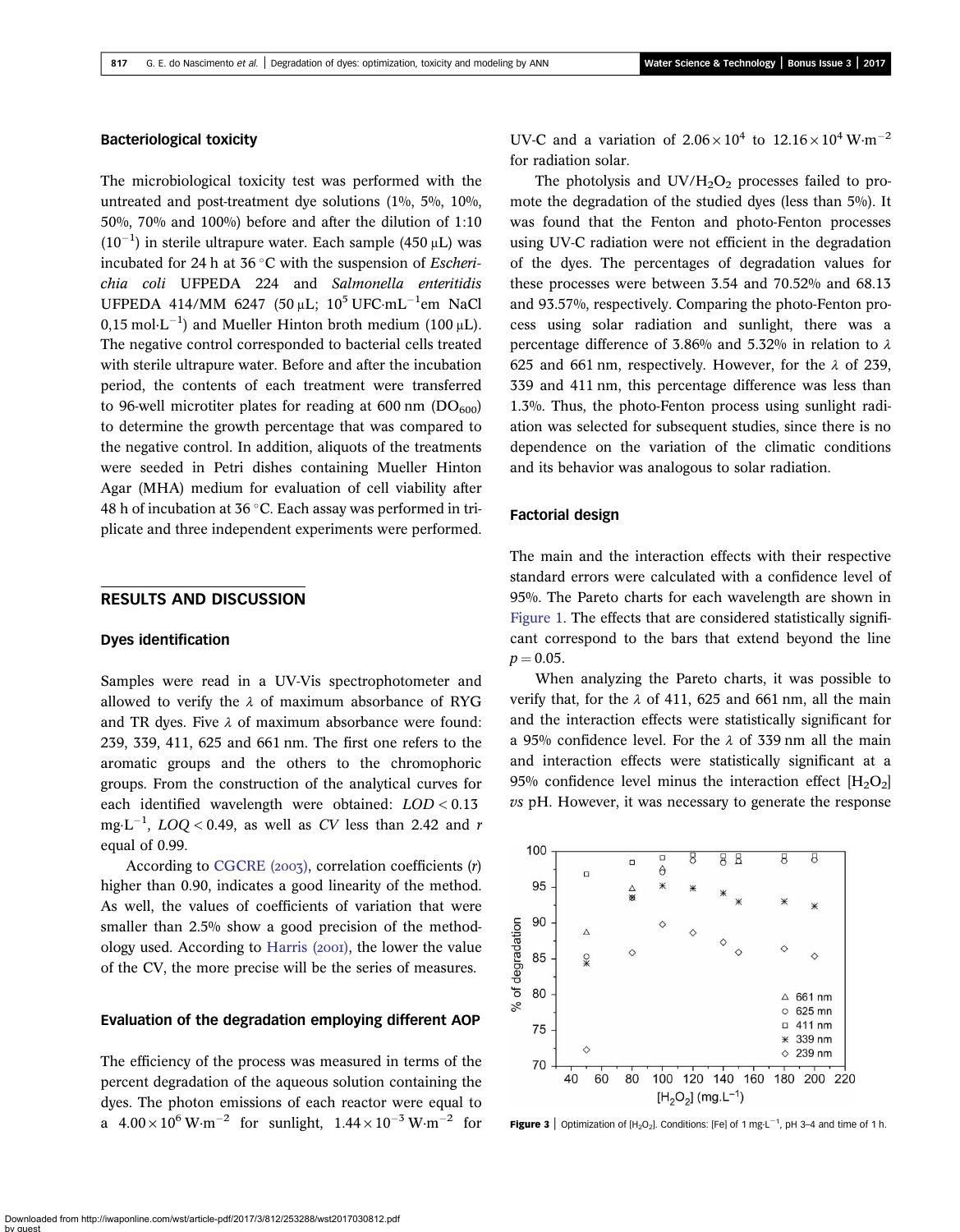<span id="page-6-0"></span>

Figure 4 | (a) Adjustment of the experimental data. (b) Experimental values versus values predicted for all  $\lambda$  studied

surface graph, since the interaction effect between the three factors was significant. For the  $\lambda$  of 239 nm only the main effects [Fe] and pH and interaction [Fe] vs pH and  $[H_2O_2]$ vs pH were statistically significant at a 95% confidence level. For a better understanding of the effects of each of the studied variables, the cube graphs were generated ([Figure 2](#page-4-0)).

The analysis of [Figure 2](#page-4-0) allowed to verify that for the wavelength equal to 625 and 661 nm the best working conditions were obtained by combining the lower levels of [Fe] and pH, with the highest level of  $[H_2O_2]$ . For the  $\lambda$  equal to 441, 339 and 239 nm it was verified that greater percentages of degradation were obtained in the condition of the central point. However, it was observed that for the  $\lambda$ of 411 nm the difference between the percentages of degradation for the center point and the point where there was a greater degradation of the groups seen at 625 and 661 nm is less than 0.2%. Thus, aiming at a greater discoloration of the aqueous solution containing the dyes and considering that there was no significant interaction effect between  $[H_2O_2]$ -[Fe] and  $[H_2O_2]$ -pH for  $\lambda$  equal to 239 and 339 nm, a univariate study of  $[H_2O_2]$  was performed, since the obtained results demonstrate that varying the concentration of this reagent does not influence the degradation of the λ studied.

## Optimization of hydrogen peroxide concentration

The results of the hydrogen peroxide concentration optimization study are presented in [Figure 3.](#page-5-0)

It can be seen from [Figure 3](#page-5-0) that the increase of  $[H_2O_2]$ contributes positively to the color degradation up to the

concentration of 100 mg $\text{L}^{-1}$ . From this concentration, the values of the percentages of degradation were constant or decreased. Thus, this  $[H_2O_2]$  was used in the later trials.

[Mousavi](#page-11-0) *et al.* (2016) studied the influence of  $[H_2O_2]$  on Rhodamine B dye degradation and also found that increased  $[H<sub>2</sub>O<sub>2</sub>]$  contributed positively to the color removal. The percentage of dye degradation, at the same time conditions (60 min) and  $[H_2O_2]$  (100 mg·L<sup>-1</sup>), but for an initial dye con-centration of 100 mg·L<sup>-1</sup>, was 55%. [Sreeja & Sosamony](#page-11-0) (2016) argued that the increase in  $[H_2O_2]$  leads to a higher rate of mineralization of the dyes studied.

#### Kinetic study and modeling

With the best working conditions for the degradation of the dyes under study (sunlight,  $[H_2O_2]$  equal to 100 mg·L<sup>-1</sup>, [Fe] equal to  $1 \text{ mg} \cdot L^{-1}$  and pH between 3 and 4), the kinetic study was performed.

The adjustment of the experimental data to the kinetic model, referring to the temporal advance of the concentration along the oxidation reaction and a comparison between the experimental data and the data predicted by the model through a residue diagram, are shown in Figure 4.

Table 1 | Kinetic and conversion parameters

| $\lambda$ (nm) | X(%) | $1/\rho$ | $1/\sigma$ | $R^2$ |
|----------------|------|----------|------------|-------|
| 239            | 91   | 0.057    | 1.03       | 0.99  |
| 339            | 97   | 0.028    | 1.39       | 0.95  |
| 411            | 99   | 0.095    | 1.09       | 0.99  |
| 625            | 98   | 0.065    | 1.12       | 0.99  |
| 661            | 98   | 0.086    | 1.08       | 0.99  |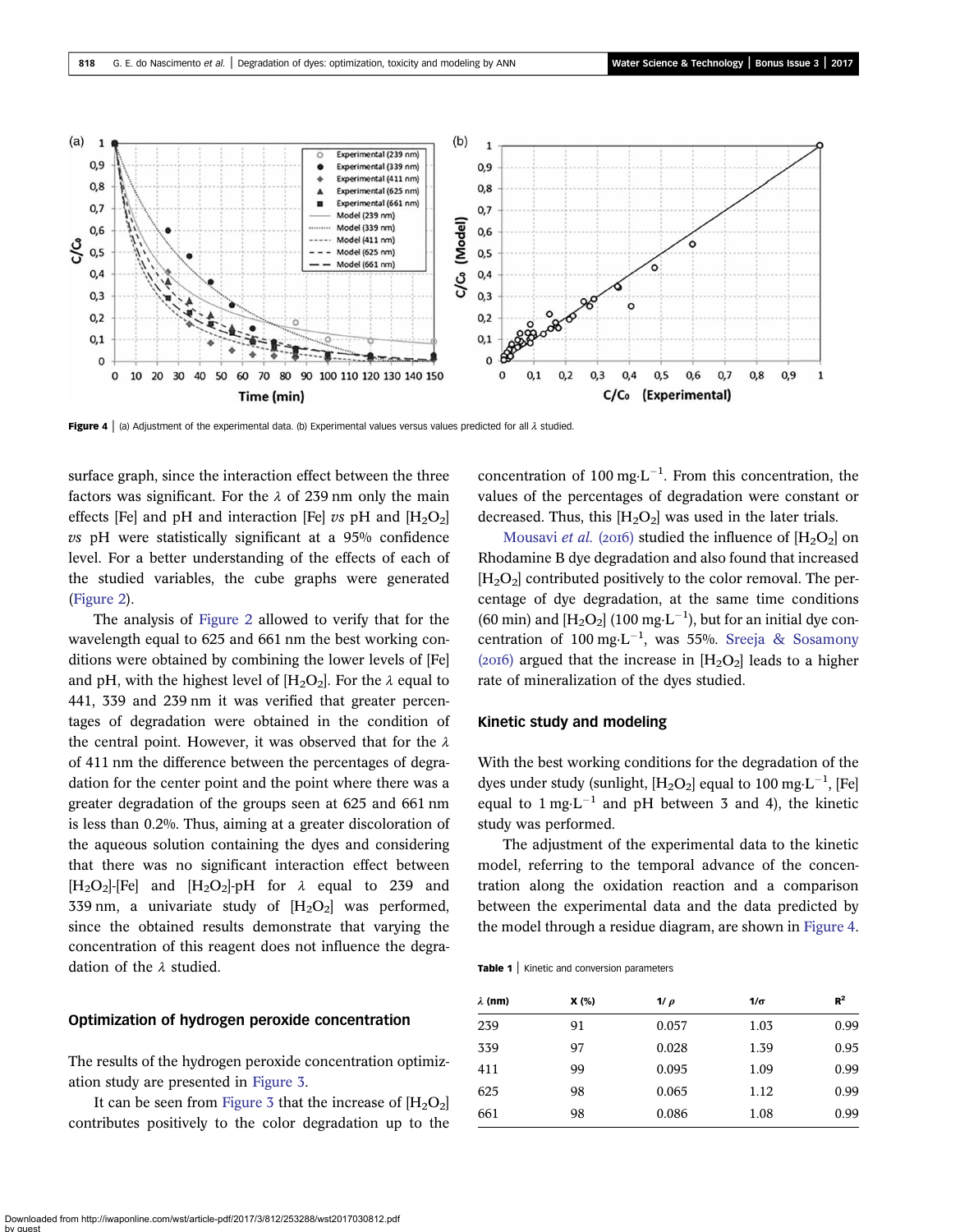<span id="page-7-0"></span>

Figure 5 | Linear regressions of the model MLP 4-11-5 for each  $\lambda$ : (a) 239 nm, (b) 339 nm, (c) 411 nm, (d) 625 nm (e) 661 nm.

From Figure  $4(a)$ , it can be verified that the photo-Fenton process fit well with the non-linear kinetic model proposed by Chan & Chu  $(2003)$ . In the first 35 min, a higher rate of degradation occurred, stabilizing after 75 min. It was also found that after 85 min the degradation was greater than 95% for all  $\lambda$ , except for 239 nm, which was 82%, and reaching 91% in 150 min. The residue diagram [\(Figure 4\(b\)](#page-6-0)) reached a good linear regression coefficient with a bisector of 0.985.

The conversion data and kinetic parameters of the oxidation reaction obtained from Equations (1) and (2) can be seen in [Table 1.](#page-6-0)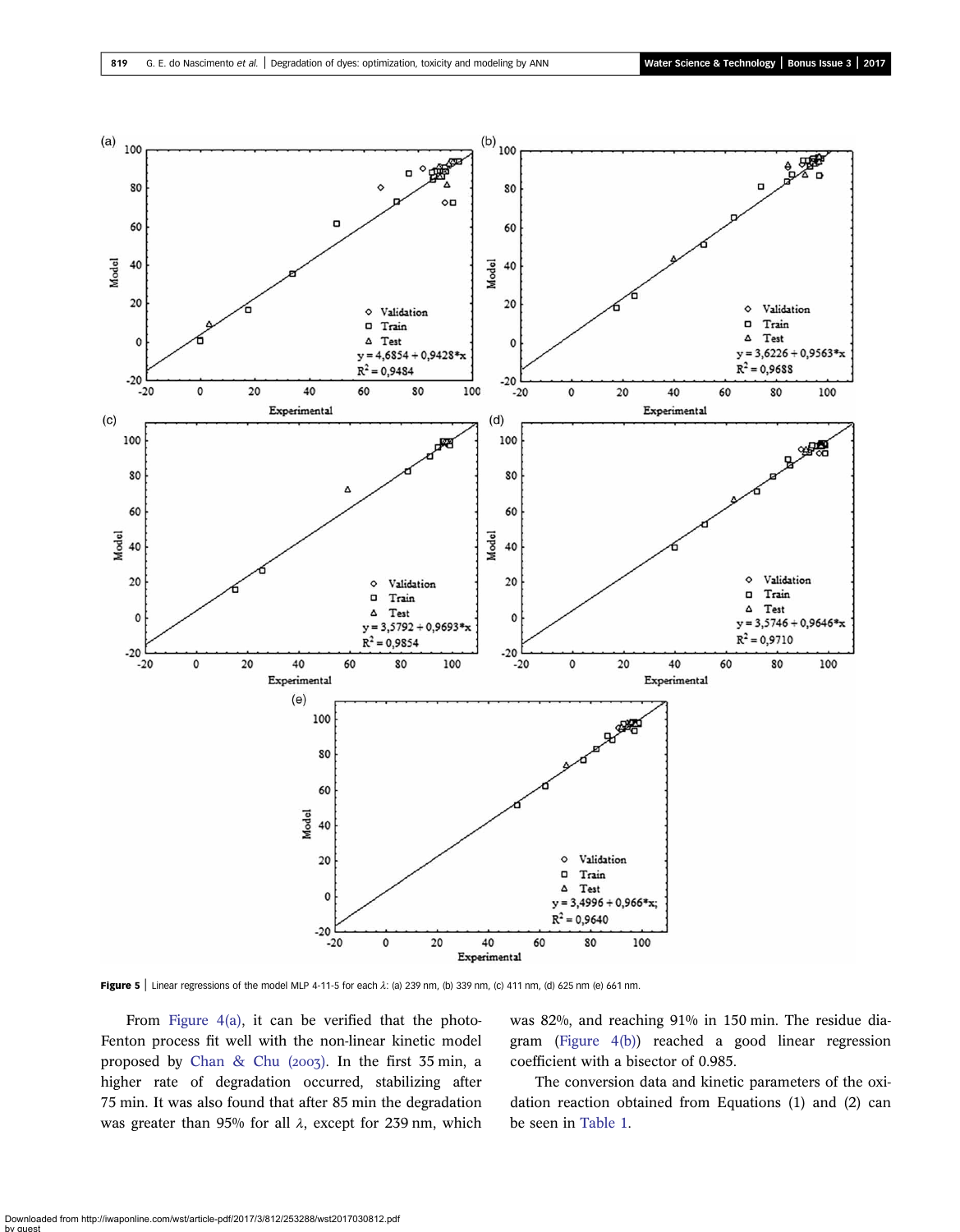<span id="page-8-0"></span>From [Table 1](#page-6-0), it was verified that linear regression coefficient  $(R^2)$  were above 0.95, indicating a good fit to the proposed model. The reaction rate  $(1/\rho)$  was higher at the wavelength of 411 nm, characteristic of the RYG dye, obtaining a faster decrease ratio of this compound, as observed in [Figure 4.](#page-6-0) However, the  $\lambda$  of 339 nm characteristic of the TR dye was the one that presented the highest oxidative capacity of the system  $(1/\sigma)$ . These results are in agreement with [Paulino](#page-11-0) et al. ( $2015$ ), which state that the higher the ratio  $1/\rho$ , the faster the rate of decrease of the compound studied and when t tends to infinity and the value of the constant  $1/\sigma$  is equal to the



Figure 6 | Linear regressions of the model MLP 4-7-5 for each  $\lambda$ : (a) 239 nm, (b) 339 nm, (c) 411 nm, (d) 625 nm and (e) 661 nm.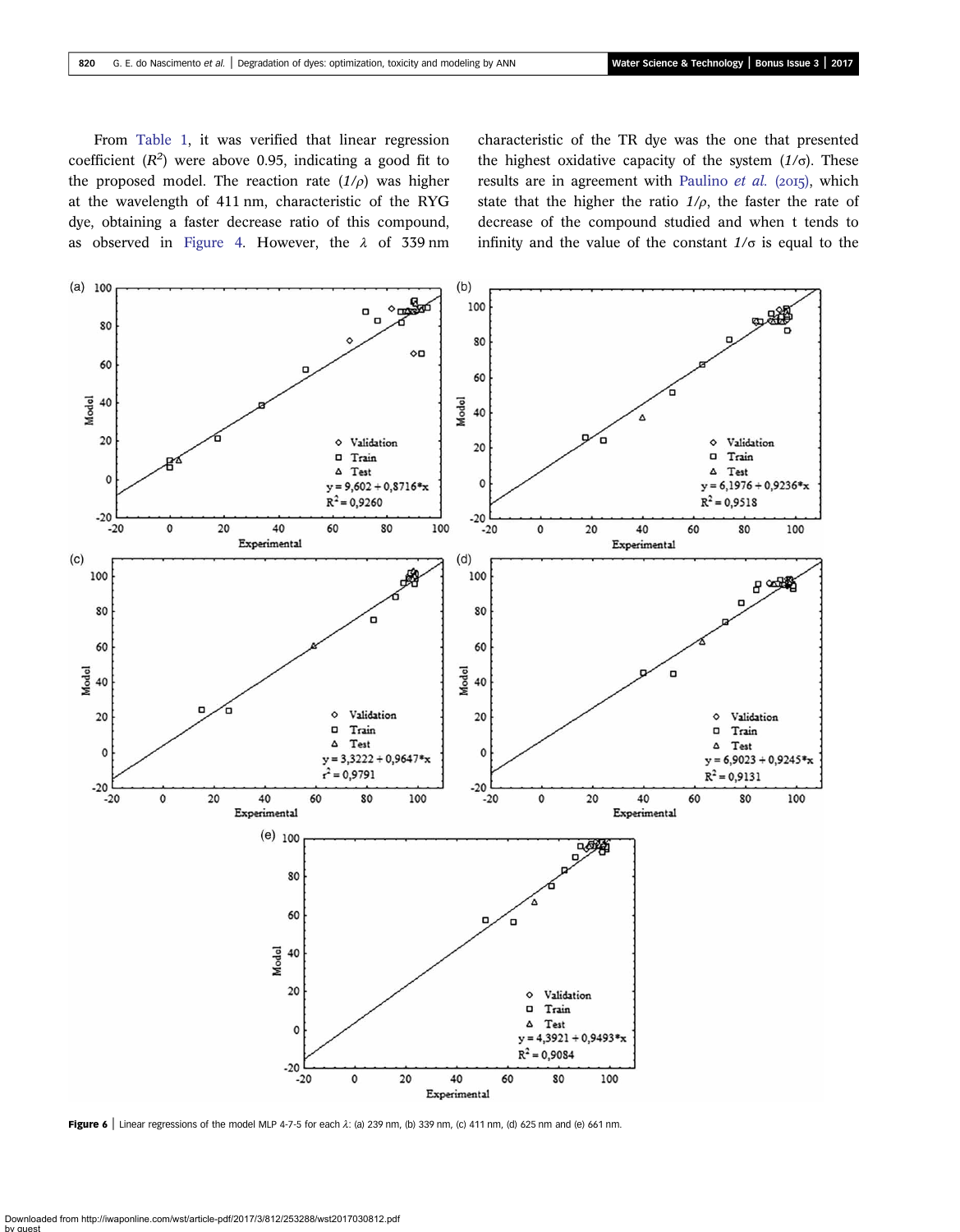<span id="page-9-0"></span>Table 2 | Number of germinated seeds, root growth, RGR and GI

| Sample         | <b>Average number</b><br>germinated seeds | $M \pm SD$ (cm) of<br>the root growth | <b>RGR</b> | GI $(%)$ |
|----------------|-------------------------------------------|---------------------------------------|------------|----------|
| Water          | 10.00                                     | $7.77 + 1.43$                         | 1.00       | 100.00   |
| <b>SBT</b>     | 7.67                                      | $6.90 + 0.95$                         | 0.89       | 68.11    |
| <b>SAT 1%</b>  | 10.00                                     | $7.07 + 2.25$                         | 0.91       | 90.99    |
| SAT 5%         | 9.33                                      | $7.70 \pm 0.35$                       | 0.99       | 92.53    |
| SAT 10%        | 9.00                                      | $7.87 \pm 0.81$                       | 1.01       | 91.16    |
| SAT 50%        | 8.33                                      | $6.30 \pm 0.75$                       | 0.81       | 67.60    |
| <b>SAT 70%</b> | 8.00                                      | $3.10 + 2.59$                         | 0.40       | 31.93    |
| SAT 100%       | 8.00                                      | $3.80 + 2.91$                         | 0.49       | 39.14    |
|                |                                           |                                       |            |          |

SBT, solution before treatment; SAT, solution after treatment; M, mean; SD, standard deviation; RGR, relative growth index; GI, germination index.

maximum oxidation capacity of the process at the end of the reaction.

## Artificial neural network modeling

After the simulations performed by Statistica 8.0 software, it was verified that the RBF model did not present a good adjustment of the experimental data. However, the best results were obtained when applying the MLP model:

#### Table 3 | Percentage of cell growth and viability after treatment

MLP  $(4-11-5)$  and MLP  $(4-7-5)$ . [Figures 5](#page-7-0) and [6](#page-8-0) show the linear regressions of each model.

The analysis of [Figures 5](#page-7-0) and [6](#page-8-0) allowed to verify that the experimental data are adequate to the data simulated by ANN, obtaining a linear regression coefficient above 0.9, as recommended by [Cgcre \(](#page-10-0)2003), for both models employed: between 0.9484 and 0.9710 for the MLP (4-11-5) and 0.9084 and 0.9791 for the MLP (4-7-5), indicating that the MLP model (4-11-5) shows a higher accuracy.

## Seeds toxicity

The efficiency of the treatment was evaluated by the toxicity of the substances that are formed after submission to AOP under the same treatment conditions described in the kinetic study, using lettuce seeds, Lactuca sativa. For this, the number of seeds that germinated was counted and then the root growth study was carried out, as well as, was observed the RGR and the GI. The results are presented in Table 2.

It can be observed from the analysis of Table 2 that the degradation products interfered in the germination and root growth of Lactuca sativa seeds, since the values obtained for the negative control (water) were higher. However, it was observed that samples after treatment at concentrations of 1–50% approached the negative control.

|                       | <b>Escherichia coli</b> |               | Salmonella enteritidis |               |                  |
|-----------------------|-------------------------|---------------|------------------------|---------------|------------------|
| Sample                | $M \pm SD (DO_{600})$   | Growth<br>(%) | $M \pm SD (DO_{600})$  | Growth<br>(%) | <b>Viability</b> |
| Water                 | $0.124 \pm 0.013$       | 100.0         | $0.271 \pm 0.0012$     | 100.0         | $+$              |
| <b>SBT</b>            | $0.179 \pm 0.01$        | 144.3         | $0.256 \pm 0.0024$     | 94.5          | $^{+}$           |
| <b>SAT 1%</b>         | $0.09 \pm 0.009$        | 72.6          | $0.302 \pm 0.0025$     | 111.4         | $+$              |
| <b>SAT 5%</b>         | $0.099 \pm 0.011$       | 79.8          | $0.293 \pm 0.0004$     | 108.1         | $+$              |
| SAT 10%               | $0.096 \pm 0.0007$      | 77.4          | $0.262 \pm 0.0011$     | 96.7          | $+$              |
| <b>SAT 50%</b>        | $0.005 \pm 0.005$       | 4.0           | $0.006 \pm 0.003$      | 2.2           |                  |
| SAT 70%               | $-0.004 \pm 0.006$      | $-3.2$        | $0.002 \pm 0.008$      | 0.7           |                  |
| SAT 100%              | $0.001 \pm 0.008$       | 0.8           | $0.003 \pm 0.00$       | 1.1           |                  |
| $SAT (10^{-1})$       | $0.111 \pm 0.012$       | 89.5          | $0.281 \pm 0.007$      | 103.7         | $+$              |
| SAT $1\%$ $(10^{-1})$ | $0.055 \pm 0.007$       | 44.3          | $0.281 \pm 0.0095$     | 103.7         | $+$              |
| SAT 5% $(10^{-1})$    | $0.079 \pm 0.0012$      | 63.7          | $0.304 \pm 0.001$      | 112.2         | $^{+}$           |
| SAT 10% $(10^{-1})$   | $0.069 \pm 0.0085$      | 55.6          | $0.28 \pm 0.0024$      | 103.3         | $^{+}$           |
| SAT 50% $(10^{-1})$   | $0.115 \pm 0.005$       | 92.7          | $0.27 \pm 0.003$       | 99.6          | $+$              |
| SAT 70% $(10^{-1})$   | $0.142 \pm 0.006$       | 114.5         | $0.279 \pm 0.0095$     | 102.9         | $+$              |
| SAT 100% $(10^{-1})$  | $0.126 \pm 0.00$        | 101.6         | $0.248 \pm 0.004$      | 91.5          | $^{+}$           |

SBT: solution before treatment; SAT: solution after treatment; M: mean; SD: standard deviation.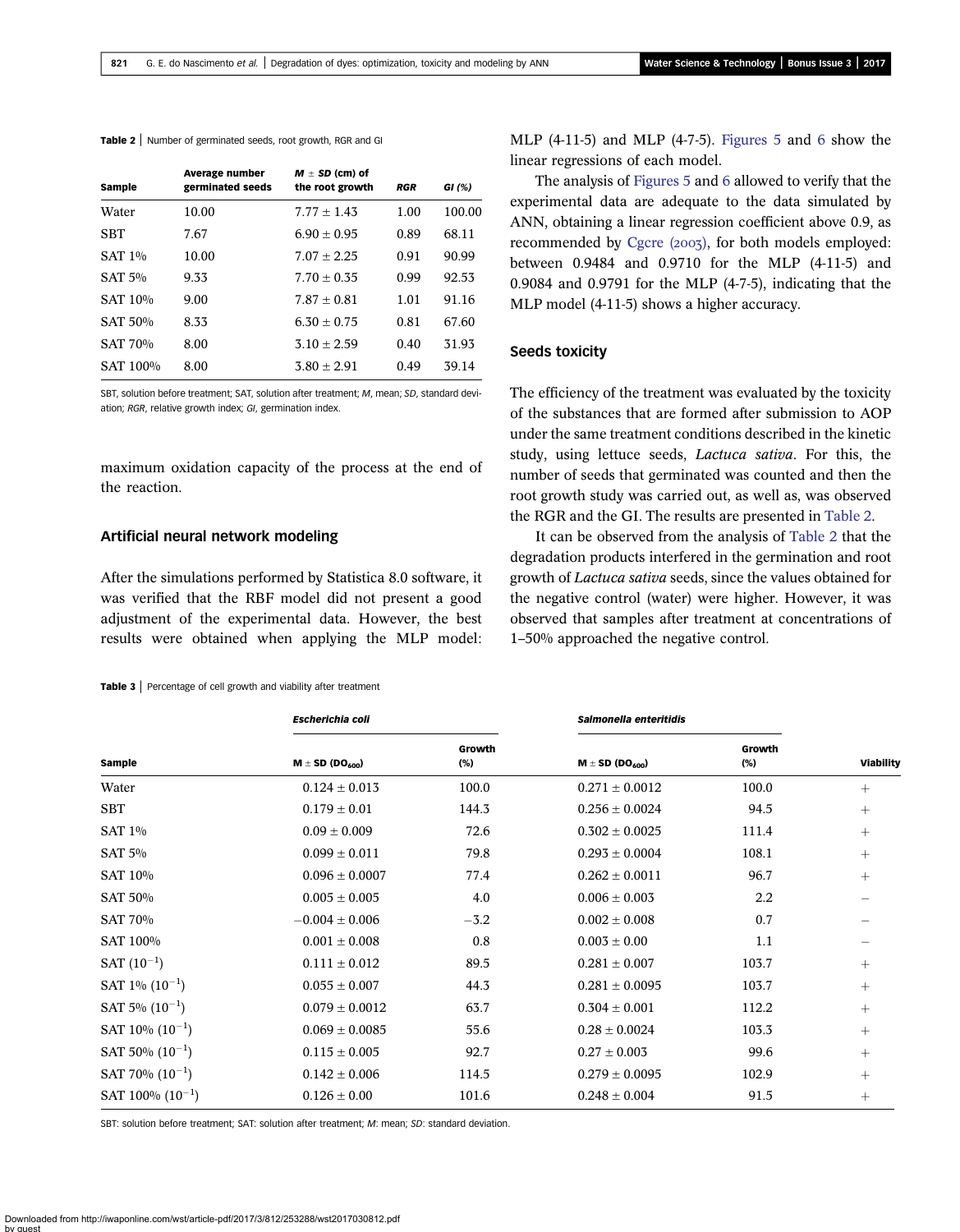<span id="page-10-0"></span>According to [Young](#page-11-0) et al. (2012), it is considered that an inhibition of the growth when any of the RGR result is below 0.80. Based on this and according to the results presented in [Table 2](#page-9-0), it was possible to verify that the treated solution showed no toxicity at concentrations below 50%.

## Bacteriological toxicity

After the incubation of the samples for 24 h at  $36^{\circ}$ C, the count of the  $CFU·mL^{-1}$  in relation to the initial inoculum was performed. Then, the percentage of bacterial growth was determined for each of the bacteria under study and the results are presented in [Table 3](#page-9-0).

The samples after 50, 70 and 100% of degradation showed toxicity to the bacteria *Escherichia coli* and *Salmo*nella enteritidis, because there was no growth in the petri dishes after 48 h of incubation, indicating a bactericidal effect. However, when the sample was previously diluted (1:10) in sterile water, this bactericidal effect was not observed and the cells remained viable, indicating a dosedependent effect.

The presence of toxicity evidenced by the tests using the seeds of Lactuca sativa and the bacteria Escherichia coli and Salmonella enteritidis, even after treatment, may be due to the formation of intermediate compounds that may present higher toxicity than the initial compound.

# **CONCLUSION**

The present study allowed verification that the photo-Fenton system using sunlight radiation presented efficiency above 90% in the treatment of aqueous solution containing the textile dyes Remazol Yellow Gold RNL-150% and Turquoise Reactive Q-G125. From the kinetic study, it was also observed that after 150 min a degradation of more than 97% was reached for the chromophoric groups and 91% for the aromatic compounds. The kinetic study showed that the photo-Fenton process was well suited to the nonlinear kinetic model, reaching correlation coefficients above 0.95. From the modeling by ANNs it was verified that the MLP model (4-11-5) presents a better prediction of the experimental data. The toxicity test allowed to verify that in dilutions greater than 50% there is no impairment of both the root growth of the Lactuca sativa seeds, as well as of the bacteria Escherichia coli and Salmonella enteritidis; indicating that after the disposal, the receptor body should not undergo changes in its biota.

# ACKNOWLEDGEMENTS

The authors acknowledge Texpal and DyStar companies for providing the dyes, Núcleo de Química Analítica Avançada de Pernambuco (NUQAAPE/FACEPE), FADE/UFPE and CAPES.

## **REFERENCES**

- Annadurai, G., Juang, R., Yen, P. & Lee, D. 2003 [Use of thermally](http://dx.doi.org/10.1016/S1093-0191(02)00044-8) [treated waste biological sludge as dye absorbent](http://dx.doi.org/10.1016/S1093-0191(02)00044-8). Advances in Environmental Research 7 (3), 739–744.
- Barros, W. R. P., Franco, P. C., Steter, J. R., Rocha, R. S. & Lanza, M. R. V. 2014 [Electro-Fenton degradation of the food dye](http://dx.doi.org/10.1016/j.jelechem.2014.03.027) [amaranth using a gás diffusion electrode modified with](http://dx.doi.org/10.1016/j.jelechem.2014.03.027) [cobalt \(II\) phthalocyanine](http://dx.doi.org/10.1016/j.jelechem.2014.03.027). Journal of Electroanalytical Chemistry 722–723, 46–53.
- Barros Neto, B., Scarminio, I. S. & Bruns, R. E. 2007 Como Fazer Experimentos: Pesquisa E Desenvolvimento na Ciência E na Indústria. Editora da Unicamp, Campinas, São Paolo, Brazil.
- Chan, K. H. & Chu, W. 2003 [Modeling the reaction kinetics of](http://dx.doi.org/10.1016/S0045-6535(02)00812-3) Fenton'[s process on the removal of atrazine](http://dx.doi.org/10.1016/S0045-6535(02)00812-3). Chemosphere 51 (4), 305–311.
- Coordenação Geral de Acreditação (CGCRE) 2003 Orientação sobre validação de métodos de ensaios químicos. [http://](http://www.inmetro.gov.br/Sidoq/Arquivos/CGCRE/DOQ/DOQ-CGCRE-8_01.pdf) [www.inmetro.gov.br/Sidoq/Arquivos/CGCRE/DOQ/DOQ-](http://www.inmetro.gov.br/Sidoq/Arquivos/CGCRE/DOQ/DOQ-CGCRE-8_01.pdf)[CGCRE-8\\_01.pdf](http://www.inmetro.gov.br/Sidoq/Arquivos/CGCRE/DOQ/DOQ-CGCRE-8_01.pdf) (accessed 9 January 2018).
- Coordenação Geral de Acreditação (CGCRE) 2016 Orientação sobre validação de métodos analíticos. [http://www.inmetro.](http://www.inmetro.gov.br/Sidoq/Arquivos/CGCRE/DOQ/DOQ-CGCRE-8_05.pdf) [gov.br/Sidoq/Arquivos/CGCRE/DOQ/DOQ-CGCRE-8\\_05.](http://www.inmetro.gov.br/Sidoq/Arquivos/CGCRE/DOQ/DOQ-CGCRE-8_05.pdf) [pdf](http://www.inmetro.gov.br/Sidoq/Arquivos/CGCRE/DOQ/DOQ-CGCRE-8_05.pdf) (accessed 9 January 2018).
- Divya, N., Bansal, A. & Jana, A. 2013 [Photocatalytic degradation of](http://dx.doi.org/10.1007/s13762-013-0238-8) [azo dye Orange II in aqueous solutions using copper](http://dx.doi.org/10.1007/s13762-013-0238-8)[impregnated titania.](http://dx.doi.org/10.1007/s13762-013-0238-8) International Journal of Environmental Science and Technology 10 (6), 1265-1274.
- Ertugay, N. & Acar, F. N. 2017 [Removal of COD and color from](http://dx.doi.org/10.1016/j.arabjc.2013.02.009) [Direct Blue 71 azo dye wastewater by Fenton](http://dx.doi.org/10.1016/j.arabjc.2013.02.009)'s oxidation: [Kinetic study.](http://dx.doi.org/10.1016/j.arabjc.2013.02.009) Arabian Journal of Chemistry 10, S1158–S1163.
- Eskandarloo, H., Badiei, A., Behnajady, M. A. & Ziarani, G. M. 2016 Hybrid homogeneous and heterogeneous photocatalytic processes for removal of triphenylmethane dyes: artificial neural network modeling. Clean: Soil Air Water 44 (7), 809–817.
- Fahimirad, B., Asghari, A. & Rajabi, M. 2017 [Photo-degradation of](http://dx.doi.org/10.1016/j.saa.2017.02.022) [basic green 1 and basic red 46 dyes in their binary solution by](http://dx.doi.org/10.1016/j.saa.2017.02.022)  $La<sub>2</sub>O<sub>3</sub>-Al<sub>2</sub>O<sub>3</sub>$  [nanocomposite using first-order derivative](http://dx.doi.org/10.1016/j.saa.2017.02.022) [spectra and experimental design methodology.](http://dx.doi.org/10.1016/j.saa.2017.02.022) Spectrochimica Acta Part A: Molecular and Biomolecular Spectroscopy 179, 58–65.
- Harris, D. C. 2011 Análise Química Quantitativa. LTC, Rio de Janeiro, Brazil.
- Le, T. X. H., Nguyen, T. V., Yacouba, Z. A., Zoungrana, L., Avril, F., Petit, E., Mendret, J., Bonniol, V., Bechelany, M., Lacour, S., Lesage, G. & Cretin, M. 2016 [Toxicity removal](http://dx.doi.org/10.1016/j.chemosphere.2016.06.108) [assessments related to degradation pathways of azo dyes:](http://dx.doi.org/10.1016/j.chemosphere.2016.06.108)

Downloaded from http://iwaponline.com/wst/article-pdf/2017/3/812/253288/wst2017030812.pdf by guest